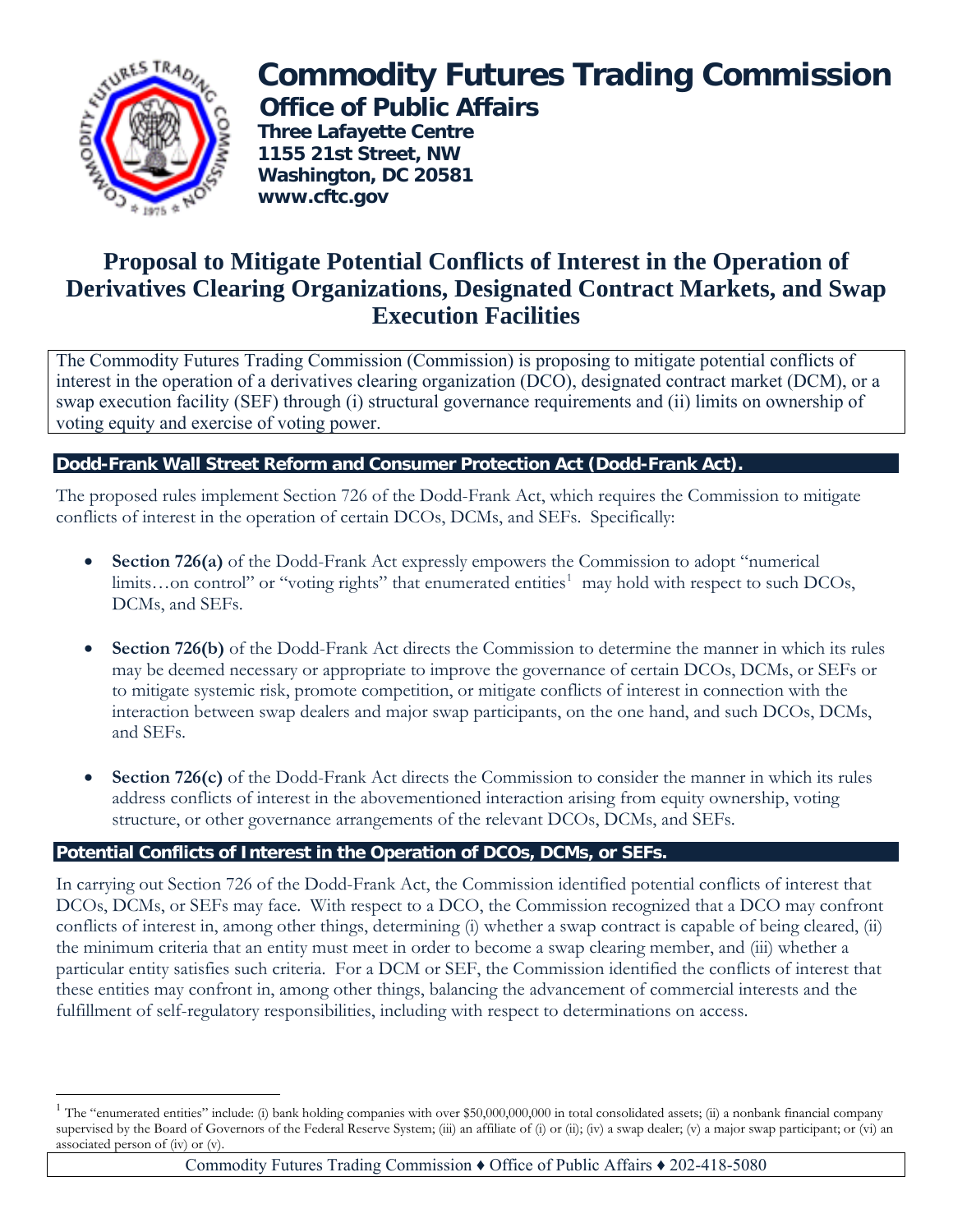To mitigate such potential conflicts of interest in the operation of DCOs, DCMs, and SEFs, the Commission is proposing (i) structural governance requirements and (ii) limits on the ownership of voting equity and the exercise of voting power. The Commission views the latter as a method of enhancing the former, in that the latter limits the influence that certain shareholders may exert over the DCO, DCM, or SEF Board of Directors. The Commission believes that such influence may affect, among other things, the independent perspective of public directors.

### **Structural Requirements.**

The proposed rules impose specific composition requirements on DCO, DCM, or SEF Boards of Directors. Also, the proposed rules require that each DCO, DCM, or SEF have a nominating committee and one or more disciplinary panels. Further, the proposed rules require that (i) each DCO have a risk management committee and (ii) each DCM or SEF have a regulatory oversight committee and a membership or participation committee. In each case, the proposed rules impose specific composition requirements on such committees or panels.

In addition to the composition requirements, the Commission is proposing certain substantive requirements on DCO, DCM, or SEF Board of Directors to enhance accountability to the Commission regarding the discharge of statutory, regulatory, or self-regulatory responsibilities. Such substantive requirements include annual self-review of the Board of Directors; board member expertise in financial services, risk management, and clearing; and procedures for board member removal.

### **Limits on Ownership or Voting Power.**

The proposed rules do not place any restrictions on ownership of non-voting equity in a DCO, DCM, or SEF. The proposed rules do limit DCM or SEF members from (i) beneficially owning more than twenty (20) percent of any class of voting equity in the registered entity or (ii) directly or indirectly voting (e.g., through proxy or shareholder agreement) an interest exceeding twenty (20) percent of the voting power of any class of equity interest in the registered entity.

With respect to a DCO only, the proposed rules require a DCO to choose one of two alternative limits on the ownership of voting equity or the exercise of voting power:

- **First Alternative**. The Commission is proposing that certain individual and aggregate limits be met.
	- a. Individual Limit. No individual DCO member (and its related persons) may (i) beneficially own more than twenty (20) percent of any class of voting equity in the DCO or (ii) directly or indirectly vote (e.g., through proxy or shareholder agreement) an interest exceeding twenty (20) percent of the voting power of any class of equity interest in the DCO.
	- b. Aggregate Limit. The enumerated entities (and their related persons), regardless of whether they are DCO members, may not collectively (i) own on a beneficial basis more than forty (40) percent of any class of voting equity in a DCO, or (ii) directly or indirectly vote (e.g., through proxy or shareholder agreement) an interest exceeding forty (40) percent of the voting power of any class of equity interest in the DCO.
- **Second Alternative**. The Commission is proposing an individual limit only for this alternative. Specifically, no DCO member or enumerated entity (whether or not such entity is a DCO member), and their related persons, may (i) beneficially own more than five (5) percent of any class of voting equity in the DCO or (ii) directly or indirectly vote (e.g., through proxy or shareholder agreement) an interest exceeding five (5) percent of the voting power of any class of equity interest in the DCO.

The Commission recognizes that circumstances may exist where neither the first nor second alternative would be appropriate for a DCO. Consequently, the Commission is proposing a procedure for the DCO to apply for, and the Commission to grant, a waiver of the limits specified in the first and second alternatives.